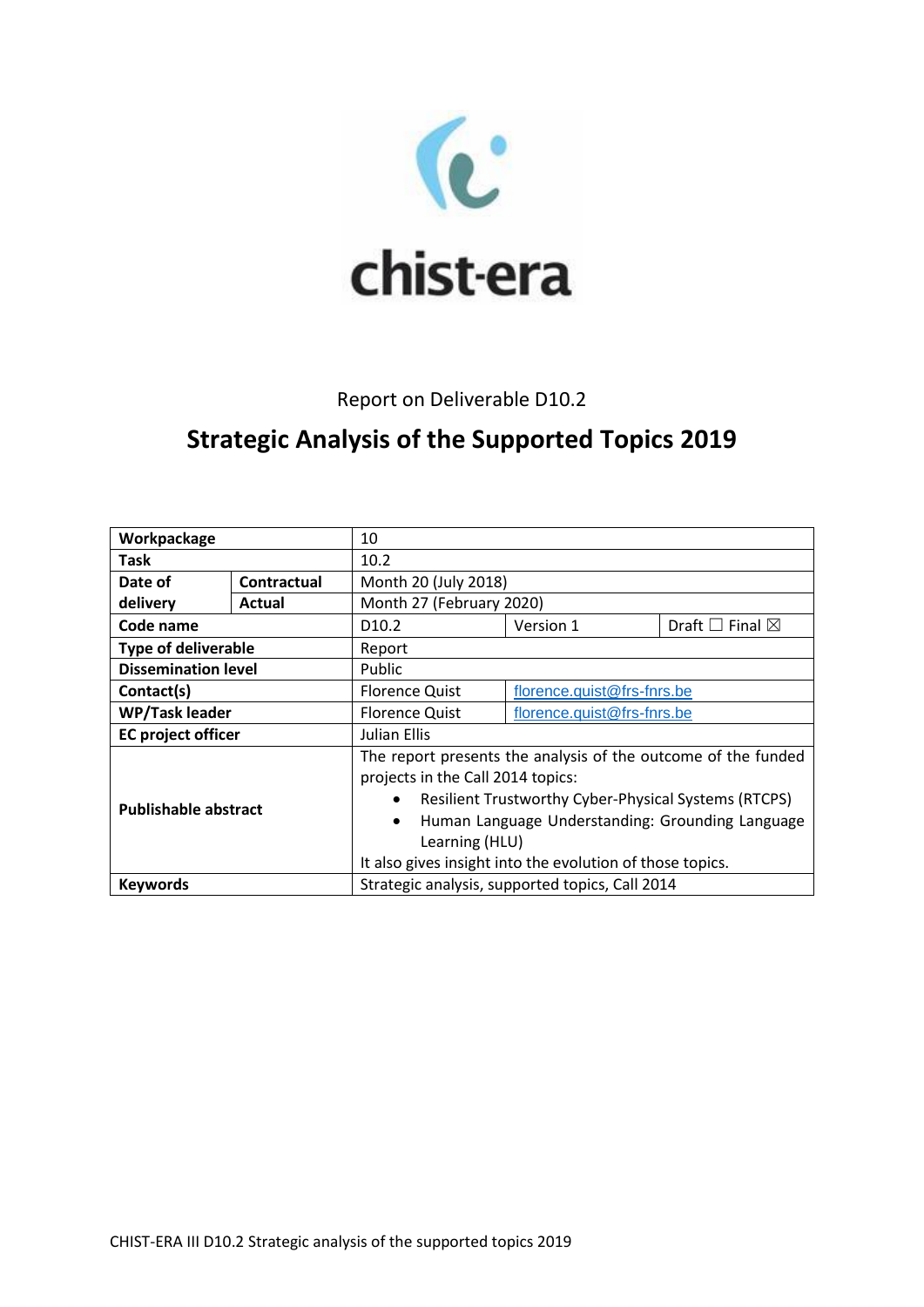

## **Content Table**

|    | a. |                                                                              |  |
|----|----|------------------------------------------------------------------------------|--|
|    | b. | Analysis of the Topic Resilient Trustworthy Cyber-Physical Systems (RTCPS) 3 |  |
|    | i. |                                                                              |  |
|    |    |                                                                              |  |
| c. |    |                                                                              |  |
|    | i. |                                                                              |  |
|    |    |                                                                              |  |
|    |    |                                                                              |  |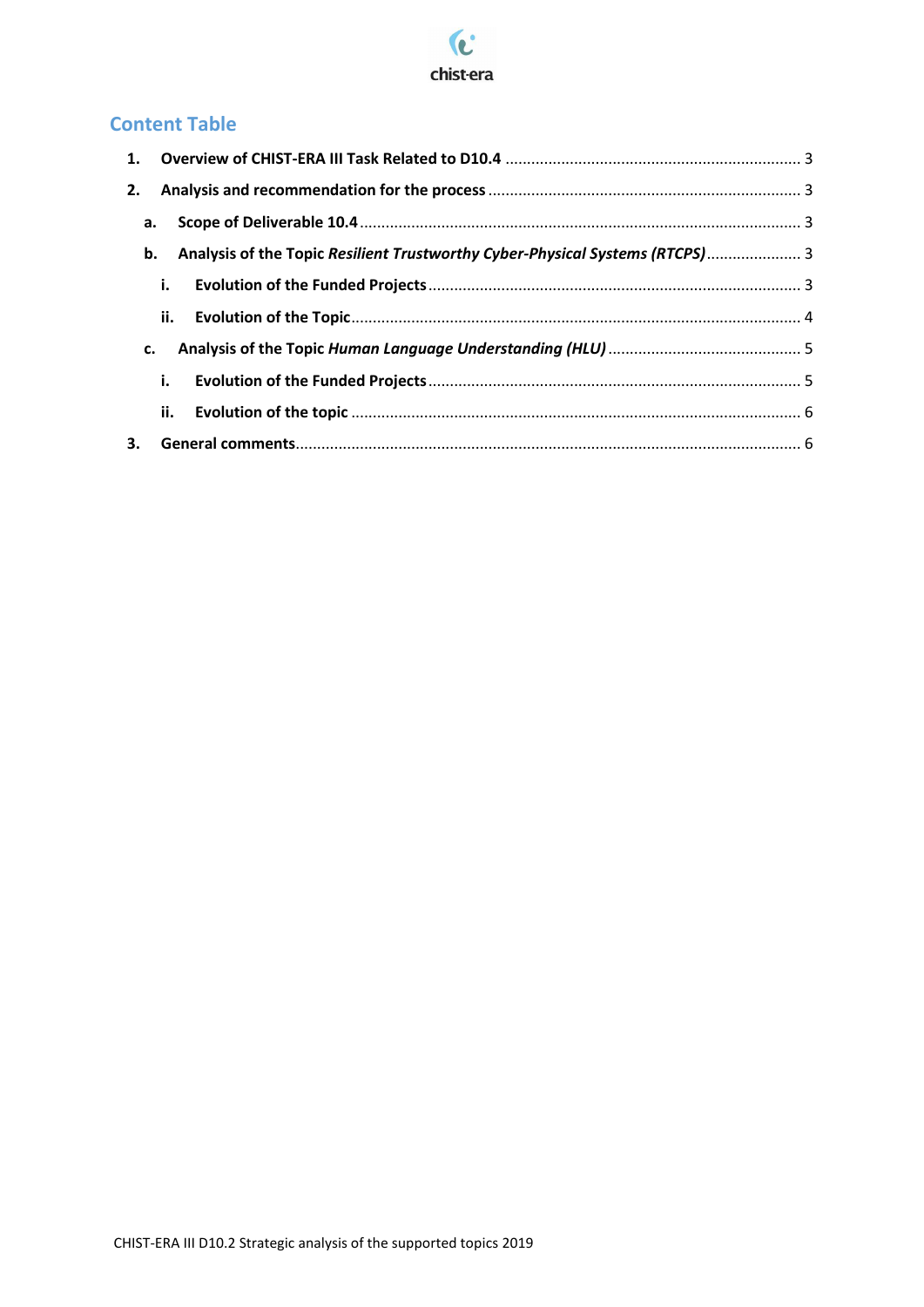

### <span id="page-2-0"></span>**1. Overview of CHIST-ERA III Task Related to D10.4**

The task (T10.2) related to the deliverable 10.2 covers the strategic analysis for the topics funded by CHIST-ERA calls. This task entails an analysis of the results obtained by on-going projects and aims at the definition of suitable criteria for the identification of emerging research communities and their maturity. In addition, an analysis of the needs and opportunities of research projects for specifically identified topics is conducted in order to determine their compatibility with possible future ICT programmes. Deliverables of this task, D10.1 and following, will be made available to the FET community and other fora.

### <span id="page-2-1"></span>**2. Analysis and recommendation for the process**

#### <span id="page-2-2"></span>**a. Scope of Deliverable 10.2**

In order to allow for maturation of both funded projects and topic, the deliverable 10.2 focuses on the topics of the Call 2014:

- Resilient Trustworthy Cyber-Physical Systems (RTCPS)
- Human Language Understanding: Grounding Language Learning (HLU)

Indeed, projects of the Call 2014 finished in 2019. During their lifetime, the corresponding research communities could form, exchange and present their vision of the future of their topics thanks to 4 editions of the CHIST-ERA yearly projects seminar.

This deliverable draws on the work performed in task 9.2 Project follow-up and monitoring (for projects from all calls except Call 2017) and in task 10.3 Project Seminar organisation.

#### <span id="page-2-3"></span>**b. Analysis of the Topic** *Resilient Trustworthy Cyber-Physical Systems (RTCPS)*

#### **i. Evolution of the Funded Projects**

<span id="page-2-4"></span>Four projects were funded in the RTCPS topic and the specific scope of each project is detailed in the table below:

| <b>Name</b>    | <b>Project goals</b>                                                                        |
|----------------|---------------------------------------------------------------------------------------------|
| <b>COPES</b>   | <b>COnsumer-centric Privacy in smart Energy gridS</b>                                       |
|                | Develop new technologies to protect consumer privacy, while not sacrificing the advanced    |
|                | control and monitoring functionalities of smart meters. The core idea is to overlay the     |
|                | original consumption pattern with additional physical consumption or generation, thereby    |
|                | hiding the consumer privacy sensitive consumption. The means to achieve this include the    |
|                | usage of storage, small scale distributed generation and/or elastic energy consumptions.    |
|                | Dynamic Polies for Shared Cyber-Physical Infrastructures Under Attack                       |
|                | Tackling of the problem of large, shared CPS (cyber physical systems) infrastructures under |
| <b>DYPOSIT</b> | attack. The project aims to develop a novel dynamic policies approach rooted in a socio-    |
|                | technical understanding of the complexity and dynamics of shared CPS fabrics under          |
|                | attack.                                                                                     |
| <b>I-DRESS</b> | Assistive Interactive Robotic System for Support in Dressing                                |
|                | Development of a robotic system that will provide proactive assistance with dressing to     |
|                | disabled users or users such as high-risk health-care workers, whose physical contact with  |
|                | the garments must be limited during dressing to avoid contamination.                        |
| <b>SECODE</b>  | <b>Secure Codes to Thwart Cyber-Physical Attacks</b>                                        |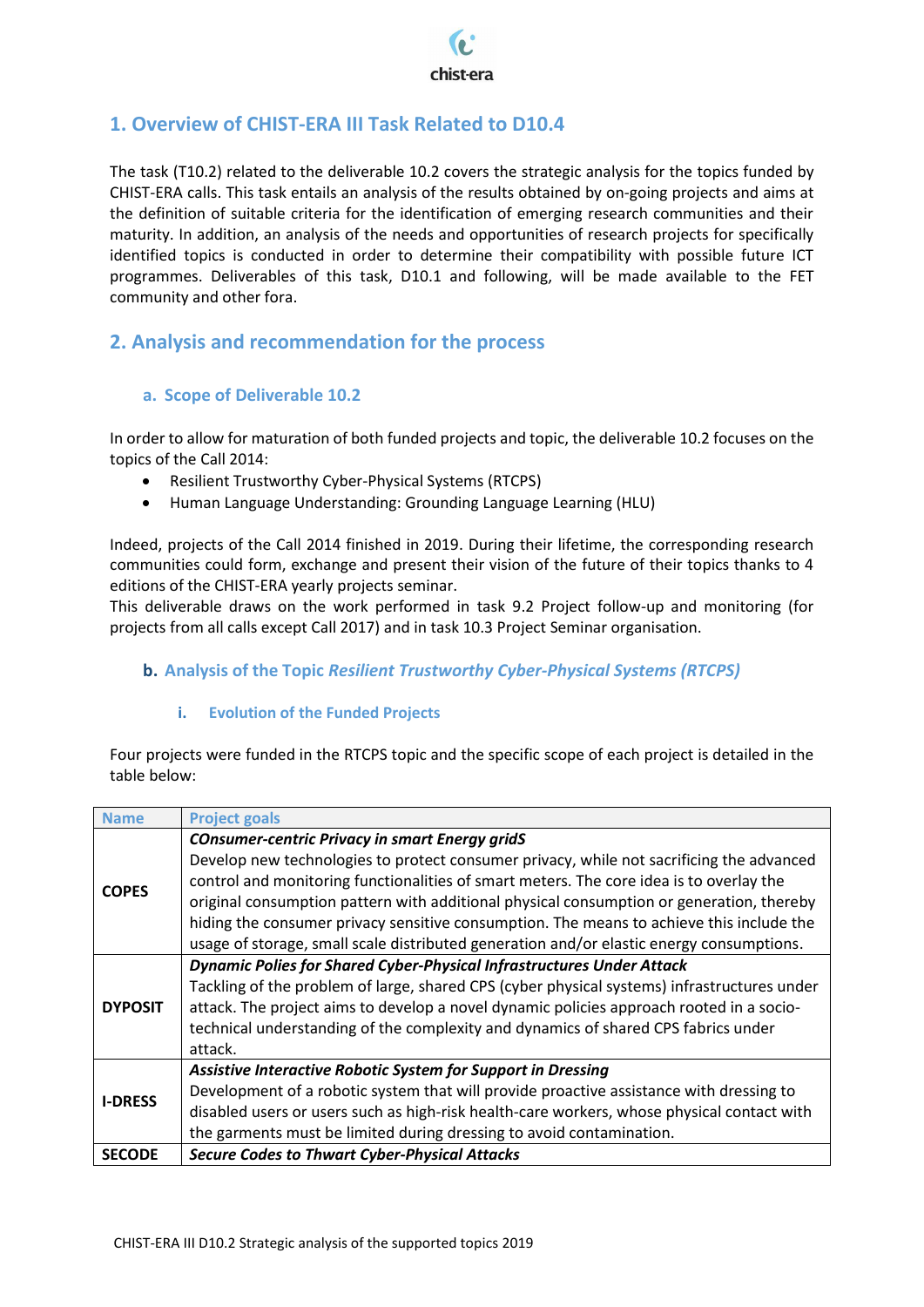

| Specification and design of error correction codes suitable for an efficient protection of |
|--------------------------------------------------------------------------------------------|
| sensitive information in the context of Internet of Things (IoT) and connected objects in  |
| order to mitigate passive attacks, like memory disclosure, and active attacks, like stack  |
| smashing.                                                                                  |

Together, those 4 projects address issues on:

- 1. Information security
- 2. Human factors
- 3. Resilience
- 4. Personal information

From the progress reports by the participating teams and the review reports by the scientific experts appointed by CHIST-ERA, we can conclude that in general the projects progressed according to the initial plan and generated relevant results, as detailed in the table below:

| <b>Name</b>    | <b>Project major outcomes</b>                                                     |  |  |
|----------------|-----------------------------------------------------------------------------------|--|--|
|                | Development of innovative privacy-preserving energy flow control strategies based |  |  |
| <b>COPES</b>   | on a Markov decision process approach using privacy measures based on mutual      |  |  |
|                | information or unauthorized Bayesian hypothesis testing                           |  |  |
|                | Development of 5 software prototypes/CPS testbeds:                                |  |  |
| <b>DYPOSIT</b> | SENAMI: Selective Non-Invasive Active Monitoring for ICS Intrusion<br>$\Omega$    |  |  |
|                | Detection                                                                         |  |  |
|                | Specialised Vulnerability Scanner for Industrial Control Systems<br>O             |  |  |
|                | CerberOS: a CPS Operating System for IETF Class-1 devices<br>$\circ$              |  |  |
|                | MicroPnP, an integrated hardware, software, and networking solution<br>$\circ$    |  |  |
|                | Model for dynamic change in an ICS security configuration<br>$\circ$              |  |  |
|                | LASARUS: Lightweight attack surface reduction for legacy ICS<br>$\circ$           |  |  |
|                | Development of 2 prototypes of single-armed robot dressing assistants             |  |  |
|                | Human-human interaction study<br>$\Omega$                                         |  |  |
| <b>I-DRESS</b> | Adaptation through multimodal interaction<br>$\circ$                              |  |  |
|                | Robot learning and task planning<br>$\circ$                                       |  |  |
|                | Safety planning<br>$\circ$                                                        |  |  |
|                | Development of innovative software                                                |  |  |
|                | Development of a software which automatically generates protections based on      |  |  |
| <b>SECODE</b>  | codes at compile-time                                                             |  |  |

#### **ii. Evolution of the Topic**

<span id="page-3-0"></span>As part of the Projects Seminar's format, the projects in the same topic were invited each year to reflect on their progress and on the key challenges that still need to be tackled in their specific field. They produced presentations that are made public and available from the CHIST-ERA website [\(http://www.chistera.eu/funded-topics\)](http://www.chistera.eu/funded-topics). The following challenges were identified during the Projects Seminar 2019:

- Resilient trustworthy CPS
	- $\checkmark$  Under studied security and privacy risks
	- $\checkmark$  Evaluation of efficacy including human factors
- **•** Embedded security, privacy and resilience
	- $\checkmark$  Generic security parameters
	- $\checkmark$  Study of Inner-Product masking codes at Byte/bit security level
	- $\checkmark$  Impact of code properties on security order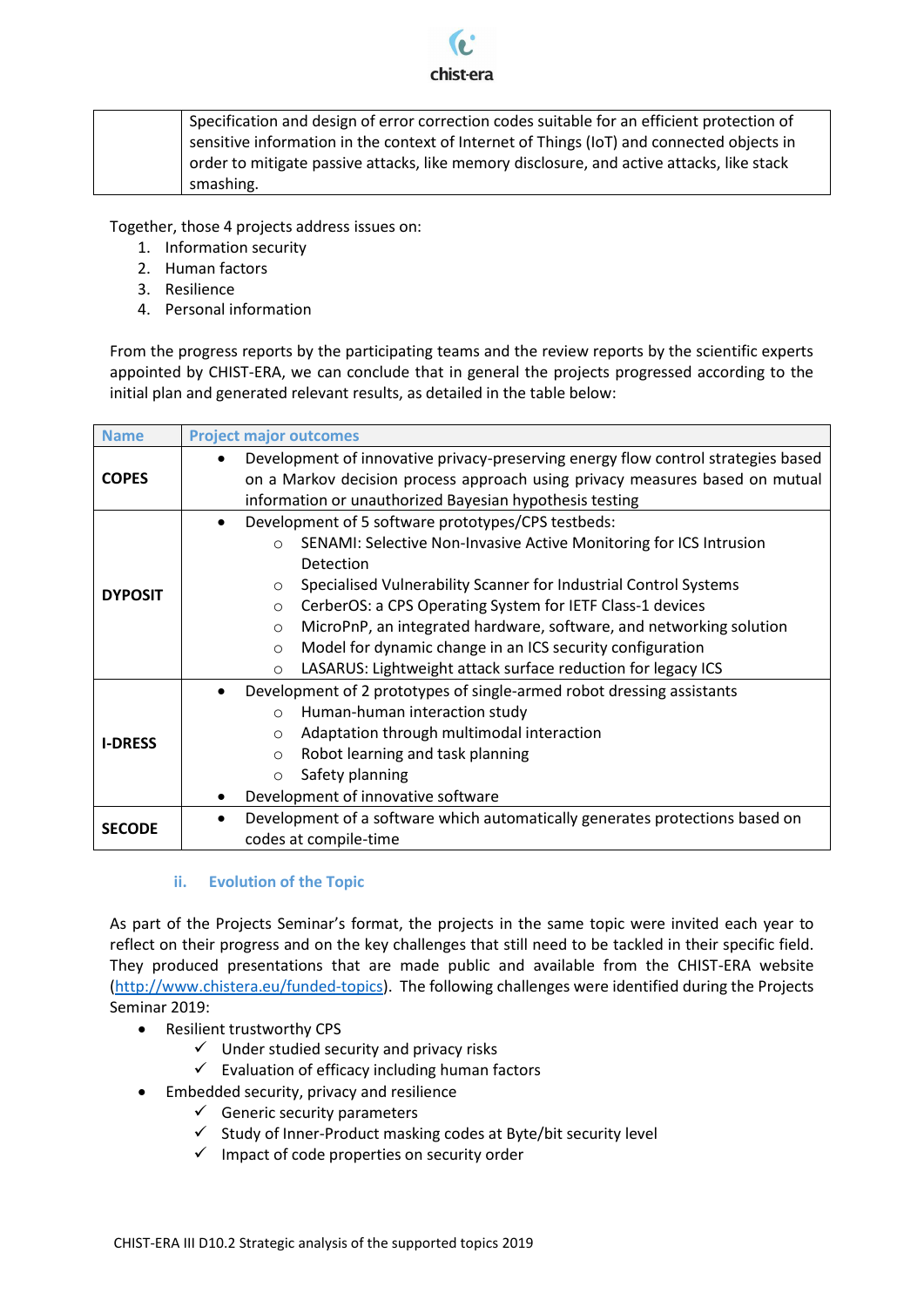

## <span id="page-4-0"></span>**c. Analysis of the Topic** *Human Language Understanding (HLU)*

#### **i. Evolution of the Funded Projects**

<span id="page-4-1"></span>Six projects were funded in the HLU topic and the specific scope of each project is detailed in the table below:

| <b>Name</b>       | <b>Project goals</b>                                                                         |
|-------------------|----------------------------------------------------------------------------------------------|
|                   | <b>Access Multilingual Information opinionS</b>                                              |
| <b>AMIS</b>       | Development of a text, audio and video summarizing tool through the use of Automatic         |
|                   | Speech Recognition (ASR).                                                                    |
|                   | Cross-lingual sentiment analysis by using the previously developed tool and comparing the    |
|                   | translated texts from different media addressing the same topic in different languages.      |
|                   | Artificial Language understanding In robotS                                                  |
| <b>ATLANTIS</b>   | Understanding and modeling the very first stages in grounded language learning: how          |
|                   | pointing or other symbolic gestures emerge from the ontogenetic ritualization of             |
|                   | instrumental actions, how words are learned very fast in contextualized language games,      |
|                   | and how the first grammatical constructions emerge from concrete sentences.                  |
|                   | Development of a global, computational theory of symbolic development.                       |
|                   | <b>Interactive Grounded Language Understanding</b>                                           |
|                   | Development of a robotic agent that will incorporate models of dialogues, human              |
|                   | emotions and intentions as part of its decision-making process, through a developmental      |
|                   | approach where knowledge grows in complexity while driven by multimodal experience           |
|                   | and language interaction with a human.                                                       |
|                   | Development of advanced machine learning methods (combining developmental, deep              |
| <b>IGLU</b>       | and reinforcement learning) to handle large-scale multimodal inputs, besides leveraging      |
|                   | state-of-the-art technological components involved in a language-based dialog system         |
|                   | available within the consortium.                                                             |
|                   | Evaluations of learned skills and knowledge by using an integrated architecture in a         |
|                   | culinary use-case, and novel databases enabling research in grounded human language          |
|                   | understanding will be released.                                                              |
|                   | Multimodal Multilingual Continuous Representations for HLU                                   |
|                   | Design a unified DL architecture                                                             |
| M <sub>2</sub> CR | Address major HLU tasks by one unified architecture: speech understanding and                |
|                   | translation, multilingual image retrieval and description, etc.                              |
|                   | Multiple languages and modalities                                                            |
|                   | <b>MUltimodal processing of Spatial and Temporal ExpRessions</b>                             |
|                   | Improvement of performance of automated understanding of human language: exploitation        |
| <b>MUSTER</b>     | of visual and perceptual input in the form of images and videos coupled with textual         |
|                   | modality for building structured multi-modal semantic representations for the recognition    |
|                   | of objects and actions, and their spatial and temporal relations.                            |
|                   | <b>Relational Symbol Grounding through Affordance Learning</b>                               |
| <b>ReGROUND</b>   | Development of a novel approach to grounding that lifts it to the relational level.          |
|                   | Application to a robot operating in a kitchen-like environment. The robot will be trained by |
|                   | being presented with a series of demonstrations involving inputs from multiple modalities    |
|                   | (language and perception). Then, it will be evaluated by being placed in an unseen           |
|                   | environment where it will be forced to adapt to its new setting and interpret, possibly      |
|                   | unimodal input (i.e., only language or only perception), in order to correctly carry out the |
|                   |                                                                                              |
|                   | requested tasks.                                                                             |

Together, those projects address the following issues: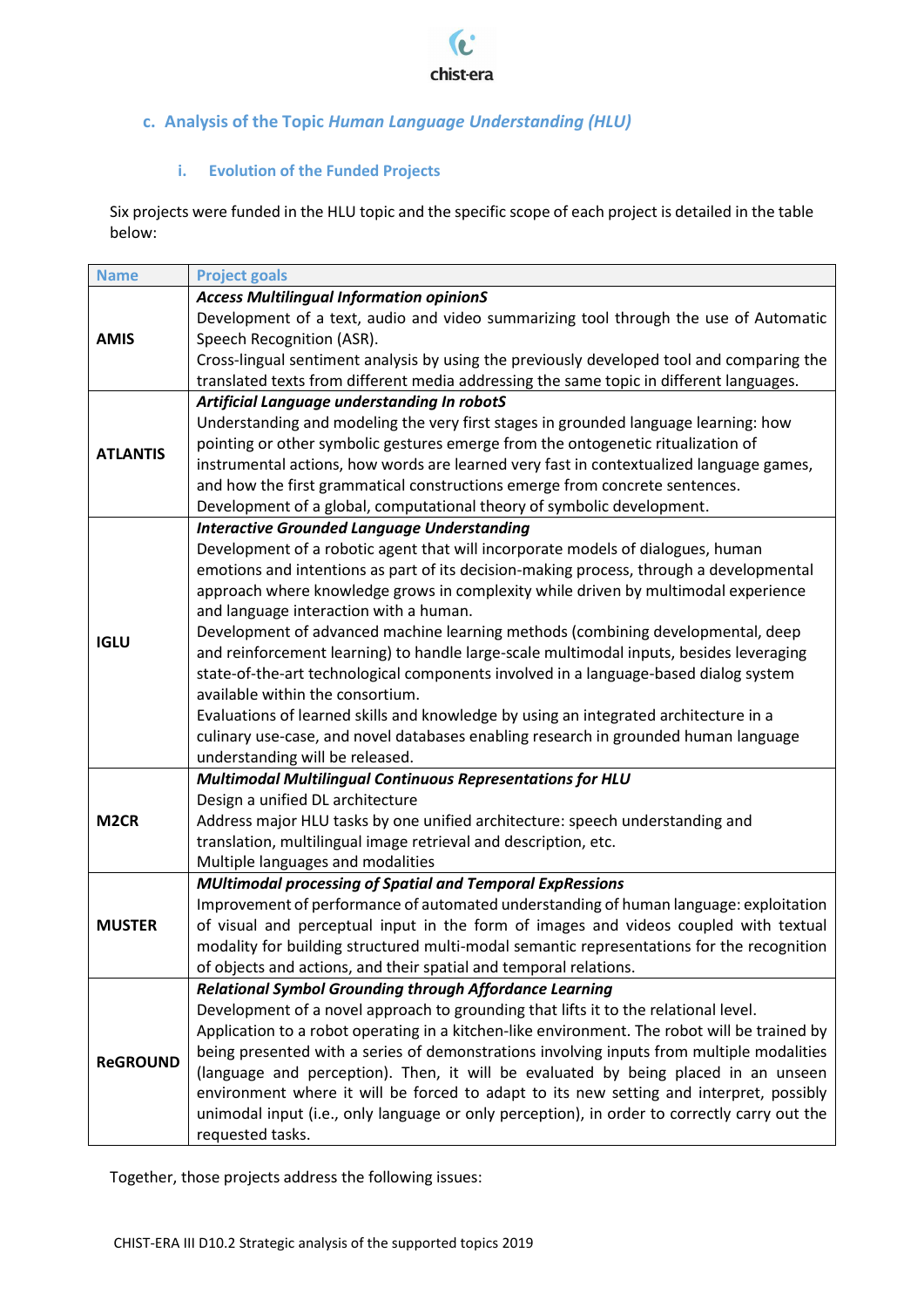

- Modeling of high-level semantic and pragmatic knowledge in a robust way
- Use of varied data and consideration of the situational context

From the progress reports by the participating teams and the review reports by the scientific experts appointed by CHIST-ERA, we can conclude that projects progressed generally according to the initial plan and generated relevant results, as detailed in the table below:

| <b>Name</b>       | <b>Project major outcomes</b>                                                                                                                                                                                                        |
|-------------------|--------------------------------------------------------------------------------------------------------------------------------------------------------------------------------------------------------------------------------------|
| <b>AMIS</b>       | Creation of a system that can translate and summarize video from a source<br>language to a target language                                                                                                                           |
| <b>ATLANTIS</b>   | Development of a framework for the representation of how meaning comes<br>$\bullet$<br>about in context                                                                                                                              |
| <b>IGLU</b>       | Development of original algorithms for neural networks solutions with VQA and<br>$\bullet$<br>AQA<br>Implementation of the pipe line architecture for incremental learning - UNIZAR<br>$\bullet$<br>and of GUESWHAT?! for a VQA game |
| M <sub>2</sub> CR | Creation of data an deep learning models to train systems for multi-modal and<br>$\bullet$<br>multi-lingual HLU tasks                                                                                                                |
| <b>MUSTER</b>     | Advances in learning continuous multi-modal representations and studying their<br>٠<br>properties                                                                                                                                    |
| <b>ReGROUND</b>   | Combination of language grounding, object anchoring and reasoning in a<br>$\bullet$<br>principled fashion though probability calculus                                                                                                |

#### **ii. Evolution of the topic**

<span id="page-5-0"></span>As part of the Projects Seminar's format, the projects in the same topic were invited each year to reflect on their progress and on the key challenges that still need to be tackled in their specific field. They produced presentations that are made public and available from the CHIST-ERA website [\(http://www.chistera.eu/funded-topics\)](http://www.chistera.eu/funded-topics). The following challenges were identified in 2019:

- Topic major achievements and outputs
	- $\checkmark$  Modelling of the transfer between modalities across different contexts: positive results from mapping between and combining data of various modalities
	- $\checkmark$  Evaluation of system performance: designing tasks where meaningful evaluation is possible; subjective evaluations of entire systems and programs
- Upcoming challenges and needs
	- $\checkmark$  Affordances in grounded language learning
	- $\checkmark$  Embodiment and language learning agents
	- $\checkmark$  Identifying and modelling potentially multi-modal context
	- $\checkmark$  Designing the "right task" for the question being asked
	- $\checkmark$  Generalization from event-specific training avoiding the learning of bias

### <span id="page-5-1"></span>**3. General comments**

Based on the scope of the supported topics and the progress and analysis of the funded projects about what still needs to be investigated, certain future calls from the ICT Work Programme 2018-2020 and EIC pilot Work Programme 2018-2020 are identified as being of interest to the CHIST-ERA Call 2014 research communities. The identified specific calls come in complement to the FETOPEN-01-2020 call.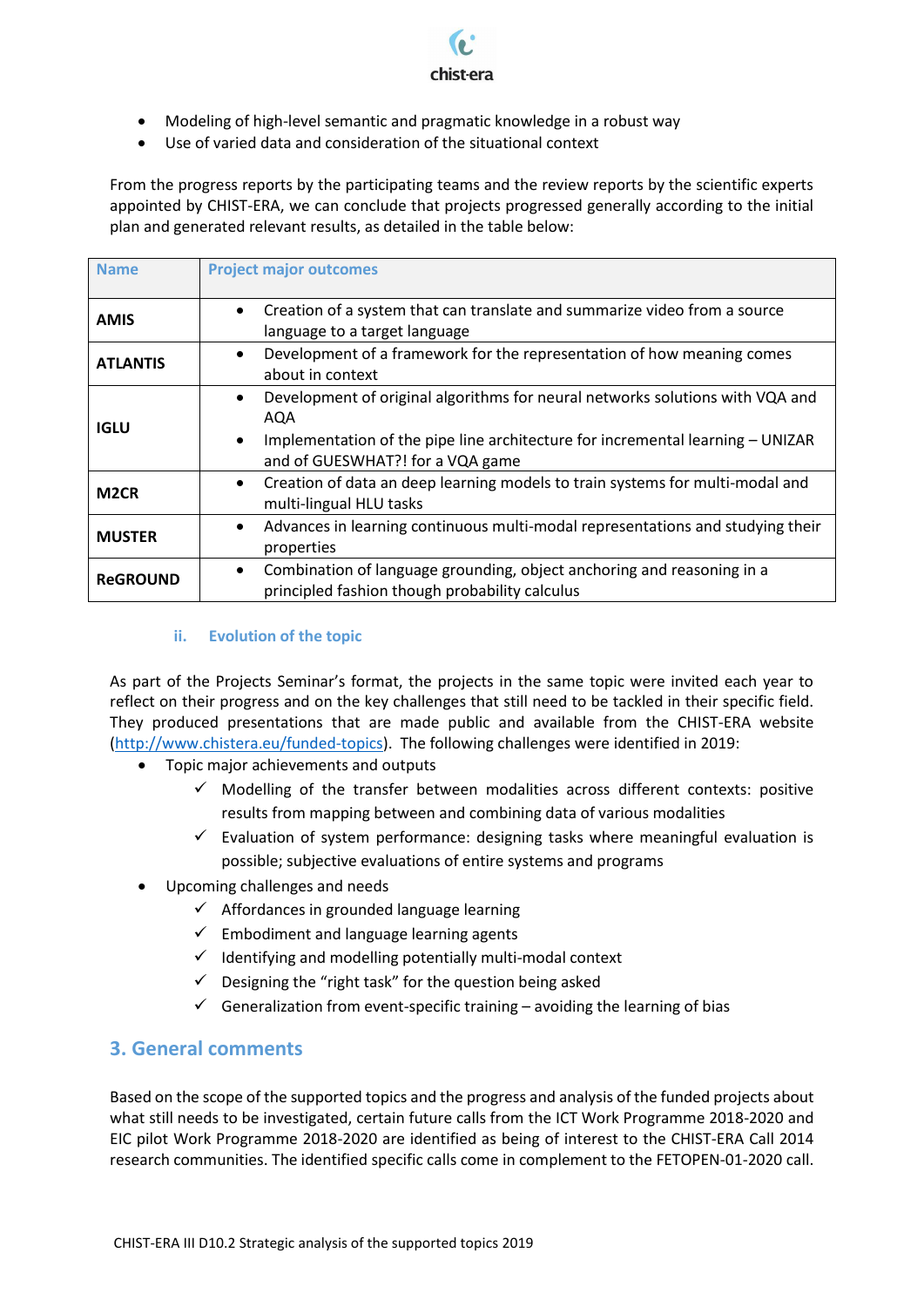$\mathbf{c}$ chist-era

|              | Relevant Horizon 2020 Work programme : ICT, EIC pilot and Secure societies WP                                                                                                                                                                                                                                                                                                                                                                                                                                                                                                                                                                                                                                                                                                                                                                                                                                                                                                                                                                                                                                                                                                                                                                                                                                                                                                                                                                                                                                                                                                                                                                                                                                                                                                                                                                                                                                                                                                                                                                                                                                                                                                                                                                                                                                                                                                                                                                                                                                                                  |  |  |
|--------------|------------------------------------------------------------------------------------------------------------------------------------------------------------------------------------------------------------------------------------------------------------------------------------------------------------------------------------------------------------------------------------------------------------------------------------------------------------------------------------------------------------------------------------------------------------------------------------------------------------------------------------------------------------------------------------------------------------------------------------------------------------------------------------------------------------------------------------------------------------------------------------------------------------------------------------------------------------------------------------------------------------------------------------------------------------------------------------------------------------------------------------------------------------------------------------------------------------------------------------------------------------------------------------------------------------------------------------------------------------------------------------------------------------------------------------------------------------------------------------------------------------------------------------------------------------------------------------------------------------------------------------------------------------------------------------------------------------------------------------------------------------------------------------------------------------------------------------------------------------------------------------------------------------------------------------------------------------------------------------------------------------------------------------------------------------------------------------------------------------------------------------------------------------------------------------------------------------------------------------------------------------------------------------------------------------------------------------------------------------------------------------------------------------------------------------------------------------------------------------------------------------------------------------------------|--|--|
| <b>Topic</b> | 2018-2020                                                                                                                                                                                                                                                                                                                                                                                                                                                                                                                                                                                                                                                                                                                                                                                                                                                                                                                                                                                                                                                                                                                                                                                                                                                                                                                                                                                                                                                                                                                                                                                                                                                                                                                                                                                                                                                                                                                                                                                                                                                                                                                                                                                                                                                                                                                                                                                                                                                                                                                                      |  |  |
|              | ICT-50-2020: Software Technologies<br>$\bullet$                                                                                                                                                                                                                                                                                                                                                                                                                                                                                                                                                                                                                                                                                                                                                                                                                                                                                                                                                                                                                                                                                                                                                                                                                                                                                                                                                                                                                                                                                                                                                                                                                                                                                                                                                                                                                                                                                                                                                                                                                                                                                                                                                                                                                                                                                                                                                                                                                                                                                                |  |  |
|              | Specific Challenge: The increased complexity of present and emerging ICT systems<br>poses several challenges at software and hardware level including new requirements<br>in terms of integration and cybersecurity. Users require seamless connectivity,<br>abundant computing power and unlimited access to data independently of the<br>underlying infrastructure. Increased levels of adaptability is becoming more and more<br>essential in modern ICT systems in order to manage the needs of highly complex and<br>dynamic environments pushing for continued development and operation (DevOps).<br>Increasing trust, security, reliability while keeping system performance and reducing<br>energy consumption has become non trivial, in a world where billions of devices<br>processing zetabytes of data have to be managed and increased transparency in<br>algorithmic decision making is required. It is therefore required to find new ways of<br>managing this unprecedented complexity in software systems throughout shortened<br>lifecycle: from requirements analysis and design, to development and testing and up to<br>deployment and operations across highly heterogeneous and dynamically self-<br>reconfiguring systems.                                                                                                                                                                                                                                                                                                                                                                                                                                                                                                                                                                                                                                                                                                                                                                                                                                                                                                                                                                                                                                                                                                                                                                                                                                                                                           |  |  |
| <b>RTCPS</b> | SU-DS02-2020: Intelligent security and privacy management<br>Specific Challenge: In order to minimise security risks, ICT systems need to integrate<br>state-of-the-art approaches for security and privacy management in a holistic and<br>dynamic way. Organisations must constantly forecast, monitor and update the security<br>of their ICT systems, relying as appropriate on Artificial Intelligence and automation,<br>and reducing the level of human intervention necessary. Security threats to complex<br>ICT infrastructures, which are multi-tier and interconnected, computing architectures,<br>can have multi-faceted and cascading effects. Addressing such threats requires<br>organisations to collaborate and seamlessly share information related to security and<br>privacy management. The increasing prevalence and sophistication of the Internet of<br>Things (IoT) and Artificial Intelligence (AI) broadens the attack surface and the risk of<br>propagation. This calls for tools to automatically monitor and mitigate security risks,<br>including those related to data and algorithms. Moreover, storage and processing of<br>data in different interconnected places may increase the dependency on trusted third<br>parties to coordinate transactions. Advanced security and privacy management<br>approaches include designing, developing and testing: (i)security/privacy management<br>systems based on AI, including highly-automated analysis tools, and deceptive<br>technology and counter-evasion techniques without necessary human involvement;<br>(ii) AI-based static, dynamic and behaviour-based attack detection, information-hiding,<br>deceptive and self-healing techniques; (iii) immersive and highly realistic, pattern-<br>driven modelling and simulation tools, supporting computer-aided security design and<br>evaluation, cybersecurity/privacy training and testing; and (iv) real-time, dynamic,<br>accountable and secure trust, identity and access management in order to ensure<br>secure and privacy-enabling interoperability of devices and system<br>SU-ICT-02-2020: Building blocks for resilience in evolving ICT systems<br>Specific Challenge: Algorithms, software and hardware systems must be designed<br>having security, privacy, data protection, fault tolerance and accountability127in<br>mind from their design phase in a measurable manner, taking into account<br>future-proof, advanced cryptographic means. Relevant challenges include: (a) to |  |  |
|              | develop mechanisms that measure the performance of ICT systems with regards to<br>cybersecurity and privacy and (b) to enhance control and trust of the consumer of                                                                                                                                                                                                                                                                                                                                                                                                                                                                                                                                                                                                                                                                                                                                                                                                                                                                                                                                                                                                                                                                                                                                                                                                                                                                                                                                                                                                                                                                                                                                                                                                                                                                                                                                                                                                                                                                                                                                                                                                                                                                                                                                                                                                                                                                                                                                                                            |  |  |